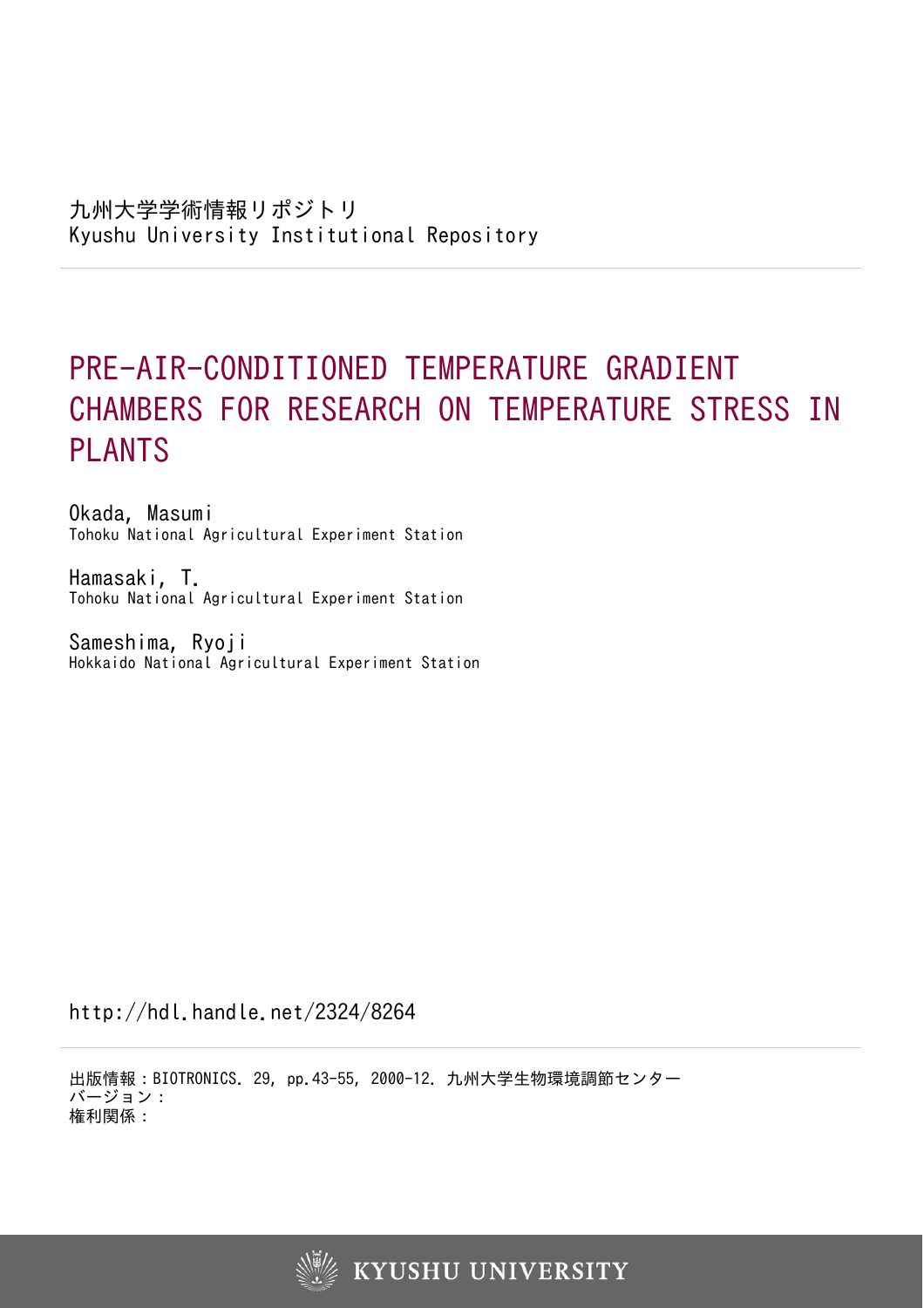## PRE-AIR-CONDITIONED TEMPERATURE GRADIENT CHAMBERS FOR RESEARCH ON TEMPERATURE STRESS IN PLANTS

M. OKADA\*, T. HAMASAKI\* and R. SAMESHIMA\*\*

*\*Tohoku National Agricultural Experiment Station, Morioka, Iwate 020-{)198, Japan \*\*Hokkaido National Agricultural Experiment Station, Sapporo, Hokkaido 062-8555, Japan*

(Received October 13, 2000; accepted November 7, 2000)

OKADA M., HAMASAKI T. and SAMESHIMA R. *Pre-air-conditioned temperature gradient chambers for research on temperature stress in plants.* BIOTRONICS 29, 43-55, 2000. Cool summer damage is of great concern in northern Japan, the country's major rice producing region. A newly designed temperature gradient chamber (TGC) to study temperature stresses on crops is presented here. The TGC described is 3 m high, 6 m wide and 30 m long and is equipped with a pre-air-conditioning facility. Temperature at the air inlet is controllable, unlike other TGCs developed so far, where air inlet temperatures are similar to those outdoors. When pre-cooling is in operation, the maximum temperature drop at the air inlet reached  $10^{\circ}$ C below that of outdoors on hot summer days. Apparent back flow of air has often been considered as a factor in disturbing the anticipated temperature gradient in large TGCs. In the design presented here air circulation through perforated ducts along the side walls was found to be effective in minimizing this back flow. With this effective measure linear or curvilinear temperature gradients were consistently created along the longitudinal axis and temperature differences as large as  $6-$ 8°C were maintained between the air inlet and the outlet. By exposing rice plants to a broad range of temperature regimes, including low temperatures, both developmental rate and sterility of flowers was varied to a considerable degree.

Key words: temperature gradient chamber; air-conditioning; temperature stress; rice

## INTRODUCTION

Fluctuating weather can often have a large impact on crop production. In Japan, temperatures in July and August 1993 were amongst the lowest recorded this century and caused severe low-temperature damage to crops. In particular, the yield of rice was approximately 30% of that in the average year in northern Japan, the country's major rice producing area. A new program was started at

Corresponding author: Masumi Okada, Tohoku National Agricultural Experiment Station 4 Akahira, Shimokuriyagawa, Morioka, Iwate 020-0198, Japan

Tel;  $+81-19-643-3462$ ,  $FAX$ ;  $+81-19-641-7794$  e-mail: mok@tnaes.affrc.go.jp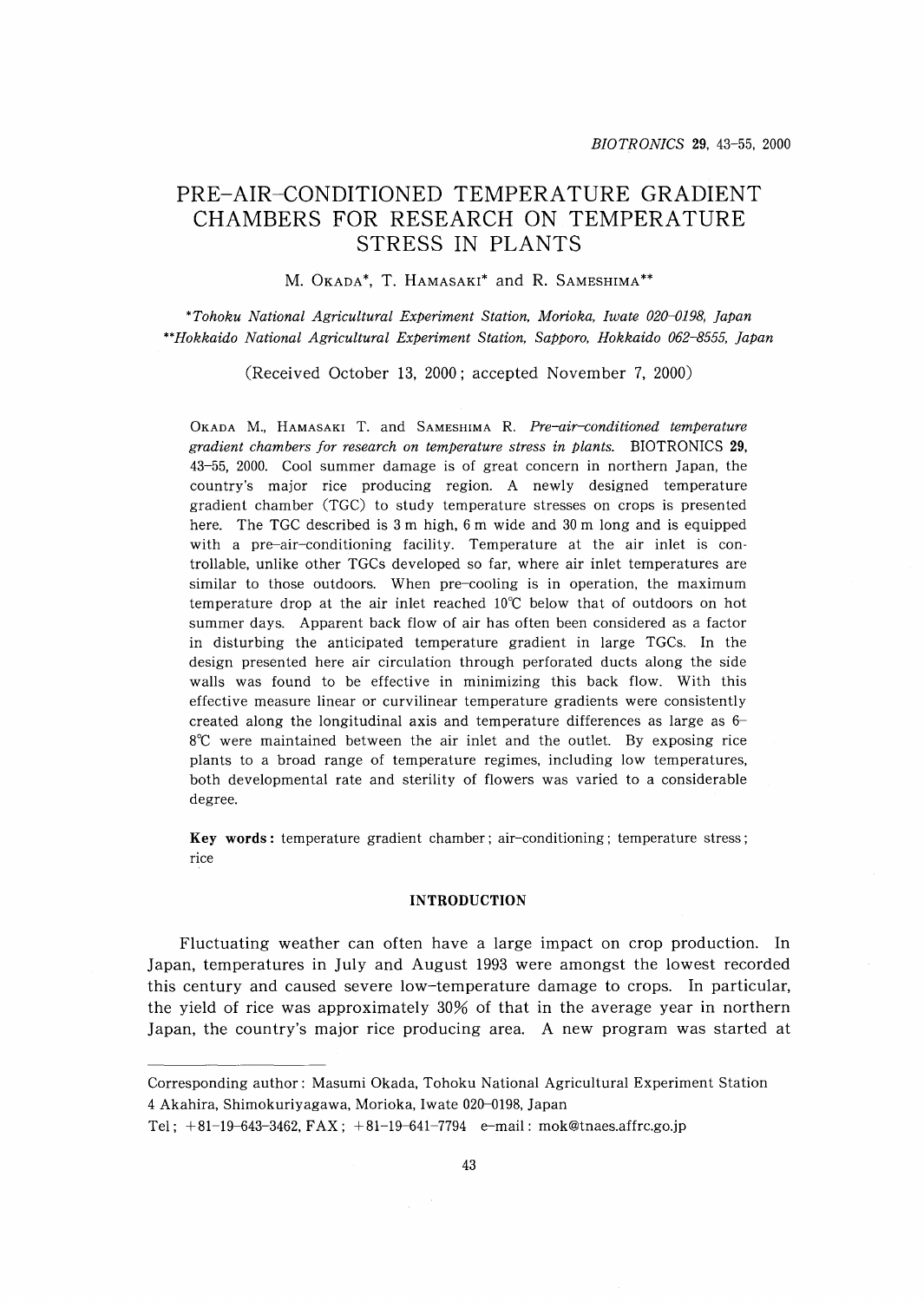## 44 M. OKADA *et al.*

the Tohoku National Agricultural Experiment Station to develop experimental facilities for research on low-temperature stress in plants. A temperature gradient chambers (TGC) was designed to provide pre-cooling of incoming air in addition to a large temperature gradient, which allowed plant responses to a broad range of temperatures, including critical low temperatures, to be studied. The concept of a TGC for plant research was first proposed by Mihara (4) and was further developed by several workers with a special interest in global warming research (e.g. 2, 6, 8, 9). None of these designs, however, had pre-airconditioning facilities to control incoming air temperature, so that the temperature at the air inlet of the TGC was equal to or somewhat higher than the outside temperature. As we are interested in studying the effects of cool temperatures during summer on crops, the temperature regime created in previously designed TGCs was usually too high to study low-temperatureinduced plant responses, in particular when outside was hot. The pre-airconditioned TGC described here was designed to mimic cool summer temperature changes with field-like fluctuations. Also, as increasing atmospheric  $CO<sub>2</sub>$ concentration is another important concern in research on the impacts of longterm climate change, a  $CO<sub>2</sub>$  enrichment capacity was built into the design.

The new TGC described here was larger than any other previous TGCs in terms of size and achievable temperature gradient. As shown by previous studies, large TGCs, particularly those with a large temperature gradient, are subject to an apparent back flow effect, which can disrupt the anticipated temperature gradient. The apparent back flow is induced by buoyancy of air. Air is first heated at the floor surface and tends to ascend. It is cooled when it reaches the cover surface of the chamber. Vertical air circulation thus occurs locally and transfers heat along the longitudinal axis of the chamber. This longitudinal transfer works to mix the air from the warm end with that of the cool end. One of the most important objectives of the present study was to develop an appropriate measure to minimize this back flow effect. Here we describe in detail the design and construction of the new TGC and present control performance data as well as examples of the responses of plants growing in the chambers. Although both pre-cooling and pre-heating were available in the TGC, there was no occasion to use pre-heating in experiments conducted over the last five seasons. Hence, here we only report performance under precooling mode.

#### **CHAMBER DESIGN**

#### *Construction*

The chambers were constructed with pipe hoop supports similar in design to a commercial greenhouse (Fig. 1). The dimensions were  $6 \text{ m}$  (width),  $30 \text{ m}$ (length) and 3 m (maximum height). Pipes had a 31.8 mm outer diameter and were bolted to a concrete foundation at 50 cm intervals. The wall foundations were 30 cm high above the ground level and continuously enclosed the chamber perimeter. The pipe structure was reinforced with cross beams and braces. The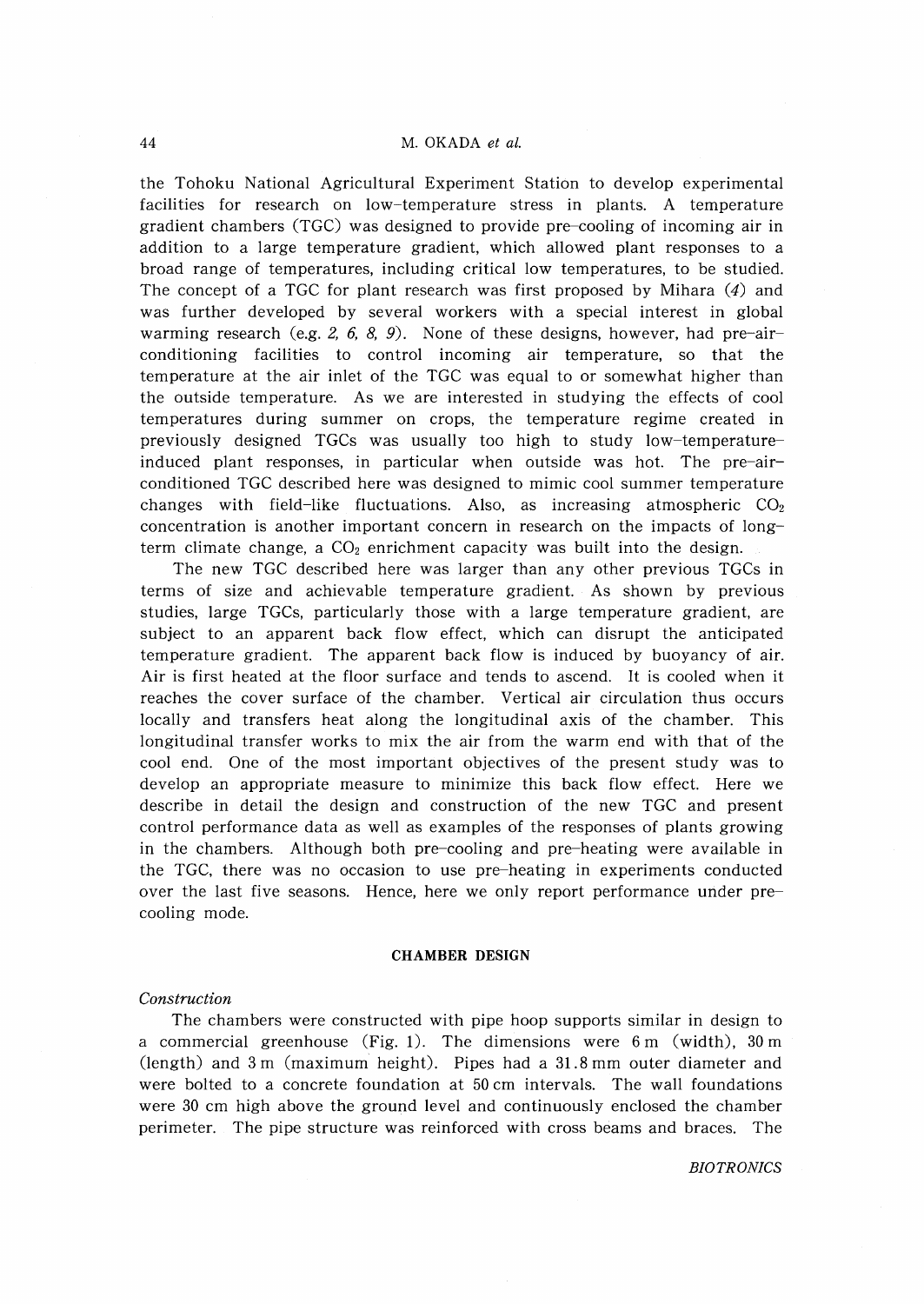

Fig. 1. Schematic drawing of the pre-air-conditioned temperature gradient chamber.

floor was paved with 20 cm thick concrete to allow easy transportation of large plant samples and to increase sensible solar heat gain.

The chamber was separated into two areas by a partition and sliding doors made from 4-layer vinylon mesh. The first 4-m span from the air inlet was used to accommodate the air-conditioning equipment (hereafter referred as the pre-chamber) and the rest of the 26-m span was used to grow plants (hereafter referred as the growth room). The pre-chamber was covered with aluminized PVC film to prevent the equipment being exposed to the sun and to reduce heat gain. The growth room was covered with 0.05 mm thick ethylene-tetrafluoro ethylene copolymer (ETFE) film (F-CLEAN, Asahi Glass Green-Tech Co. LTD, Japan). The ETFE film was selected because of its (1) long life and decreased dust accumulation, and hence it shows little change in light transmission with aging and (2) relatively high transmissivity of longwave radiation. High longwave transmissivity is required in a chamber cover material to reduce the inevitable shift in soil temperature  $(6)$ . The transmittance of longwave radiation by the film as measured by the emissiometer method  $(5)$  was 0.45. This value is greater than the 0.1-0.2 for PVC or null for glass, but much smaller than the 0.7-0.8 for short-life polyethylene film.

Three chambers were constructed in total and were placed between two traditional greenhouses with the same dimensions as the chambers. They were orientated in a north-south direction. The chambers and greenhouses were spaced 5.4 m apart. This layout ensured that the three chambers received similar level of shading and experienced similar light conditions. The daily mean light transmittance observed in November and December in 1998 were 75% under overcast conditions and 65% under clear sky. These values were comparable to those obtained by Okada *et al.* (6) and Kobayashi *et al.* (3). The difference in light transmittance was insignificant among the chambers on a daily basis.

#### *A ir-conditioning system*

A chiller unit with a maximum cooling capacity of 250 kW and a boiler with a maximum heating capacity of 230 kW were installed in a separate building to supply chilled or hot water to the pre-chambers. They were designed to meet the cooling and heating requirements of the three pre-chambers. Water

*VDL.* 29 *(2000)*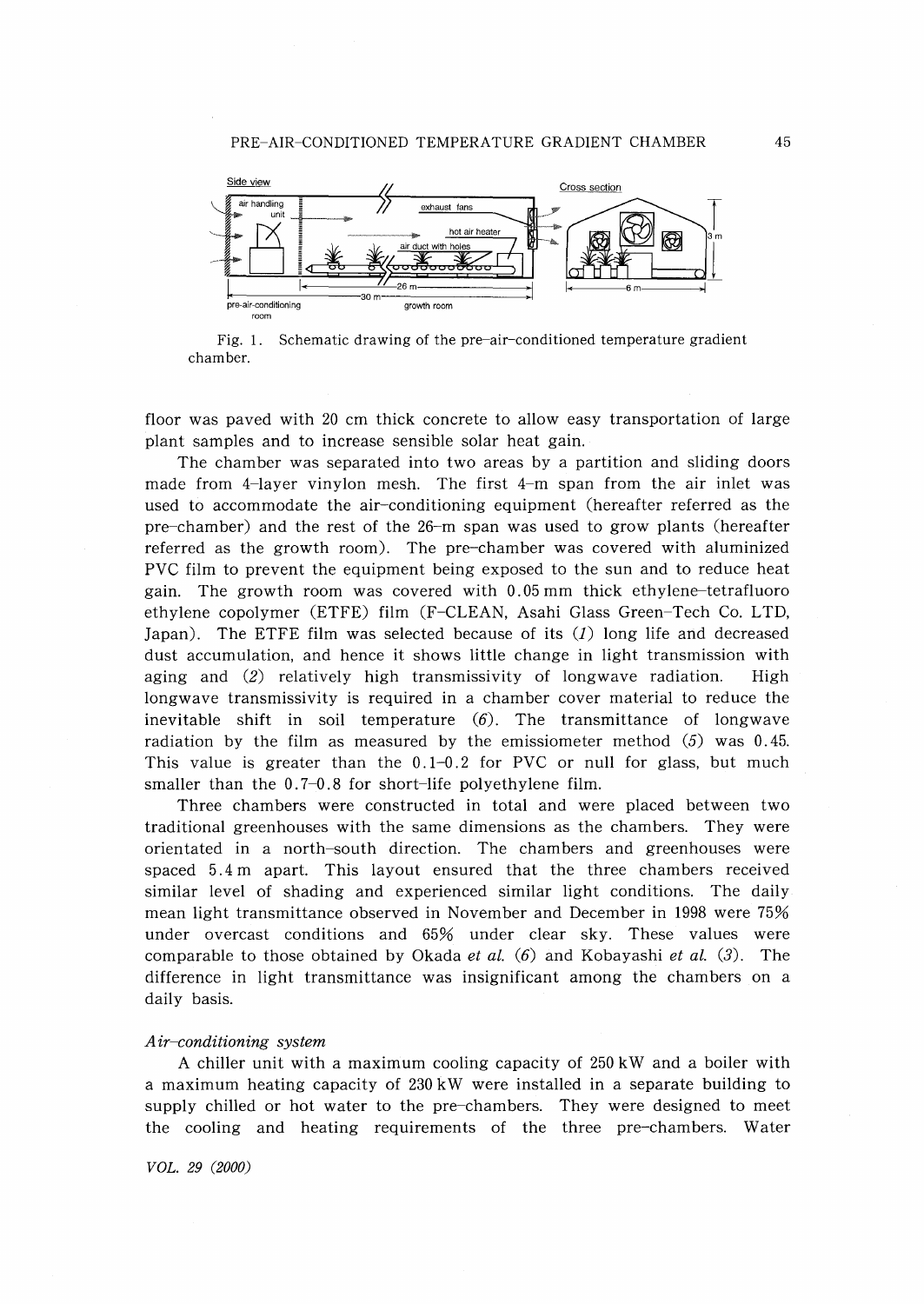## 46 M. OKADA *et al.*

temperature was  $7-12^{\circ}$  in cooling mode and  $30-80^{\circ}$  in heating mode. Each pre -chamber was equipped with two air-handling units, each having a maximum heat exchange rate of 55 kW in cooling mode and of 104 kW in heating mode. Water supply to the air-handling unit was regulated through a 3-way valve. Air circulation at a rate of 17,000  $m^3 h^{-1}$  induced by the two air-handling units was used both to transfer heat from the water to the air and to uniformly mix the air in the pre-chamber.

Three exhaust fans, two small and one large, were installed at the other end of the growth room, the small fans having a maximum flow rate of  $3,000 \text{ m}^3 \text{ h}^{-1}$ each and the large fan a maximum rate of 20,700 $\,\mathrm{m}^{3}\,\mathrm{h}^{-1}.$  Although the two small fans ran continuously, the operation of the large one was variable depending on the temperature gradient control. The rotation speed of the large fan was controlled by an inverter and varied in 4 steps from non~operation to full rotation (Null-, Low-, Middle- and High- mode; see below).

An oil-burning hot air heater with a heating capacity of 87 kW was installed near the air outlet end of the growth room. Hot air was distributed into the room through two transparent polyethylene ducts, with a duct being placed along each side of the growth room. The duct was 90 cm in diameter and had approximately thirty 85 mm diameter holes at 50-300 cm intervals at the top of the duct. The holes effectively disrupted the apparent back flow of air from the warm end (discussed below), and thus were arranged more densely at the warm end and more sparsely at the cool end. Figure 2 shows two different hole patterns used in the experiments. Because no theoretical approach was available, the hole pattern was empirically determined by trial and error by observing the temperature gradient. Though air circulation through the ducts was continuous, the end heater was activated only when solar heat gain was insufficient.

#### *Temperature measurement and control*

Five aspirated Pt100 resistance thermometers were placed equi-distantly at



Fig. 2. Two different perforation designs of the air duct used in experiments in 1996 (top) and in 1997-1998 (bottom). Solid circles denote the locations of the air outlet holes in the duct.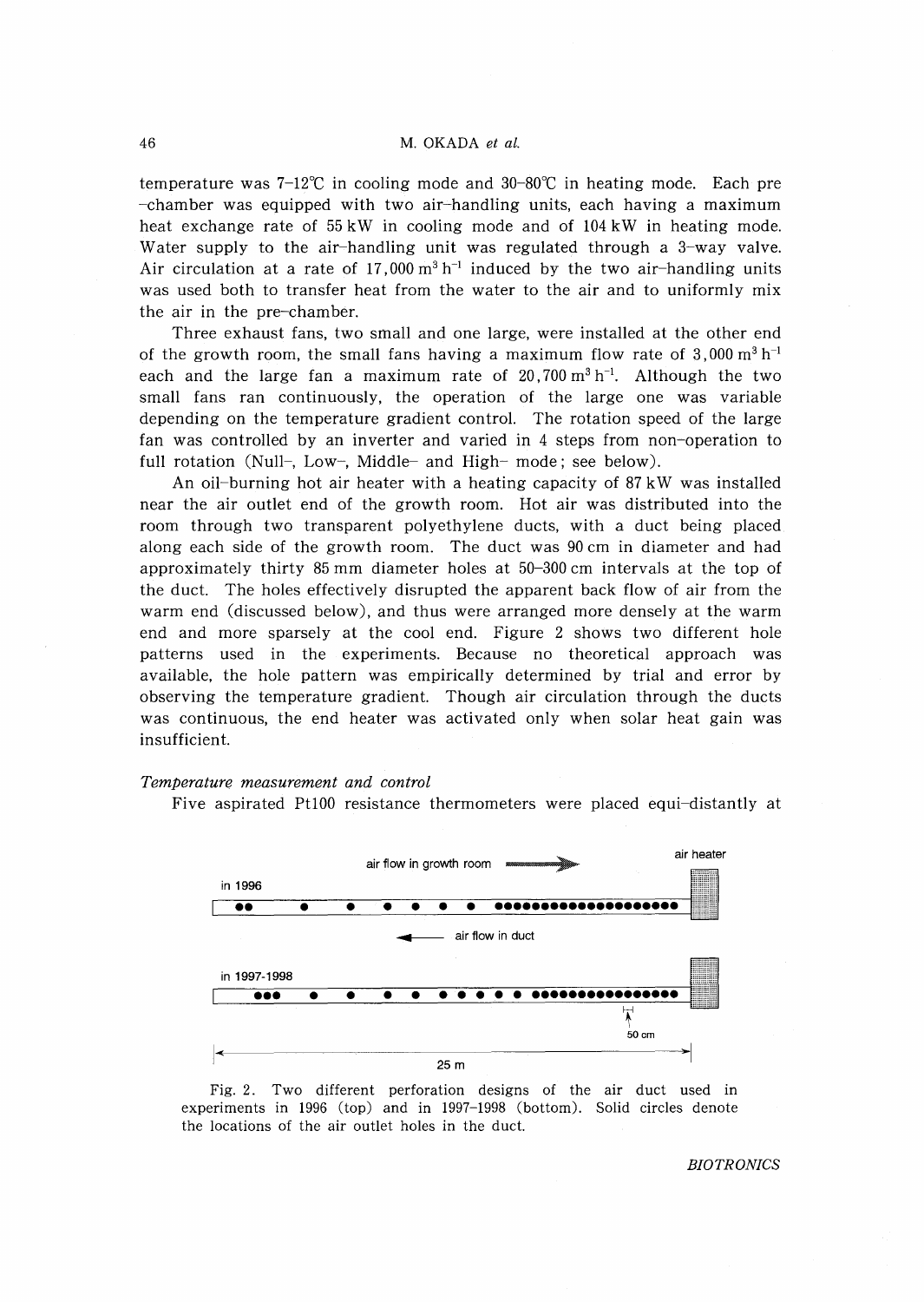

Fig. 3. Examples of pre-chamber temperature set points dependent on outdoor temperature.

the center along the length of the growth room at 1 m, 6.5 m, 12 m, 17.5 m and 23 m from the vinylon mesh partition. The height of the thermometers was variable according to plant growth, but it was usually 10-20 cm above the top of the tallest plants. Two other thermometers were placed in the pre-chamber and outdoors. Temperatures were measured every 5 seconds and their averages were recorded every 30 minutes by a data logger (GK100, ESD Co., Japan), in which a control algorithm was also programmed.

Control of both the pre-chamber temperature and the temperature gradient in the growth room was carried out at 5 second intervals. The set point of the pre-chamber temperature was given as a simple linear function of the outdoor temperature. Figure 3 shows two typical patterns for a chilling experiment, although the target temperature depended largely on the objectives of the research, plant species used and their growth stage, etc. In the case of this example the 3-way valve to supply chilled water to the air-handling units was regulated in proportion to the deviation of the pre-chamber temperature from the target.

The temperature difference between the pre-chamber and the location at 23 m from the inlet of the growth room was used as a variable in the temperature gradient control algorithm. The large fan was stepwise controlled as follows, 1) Null-mode when the difference was lower than  $7^{\circ}C$ , 2) Low-mode between 7 and 7.5°C, 3) Middle-mode between 7.5 and 8°C and 4) High-mode when the difference was larger than 8°C. The hot air heater was activated when the temperature difference dropped below 6°C. With these set points the temperature difference between the pre-chamber and the 23 m location was 7- 7.5°C. When a smaller or larger difference was required, set points were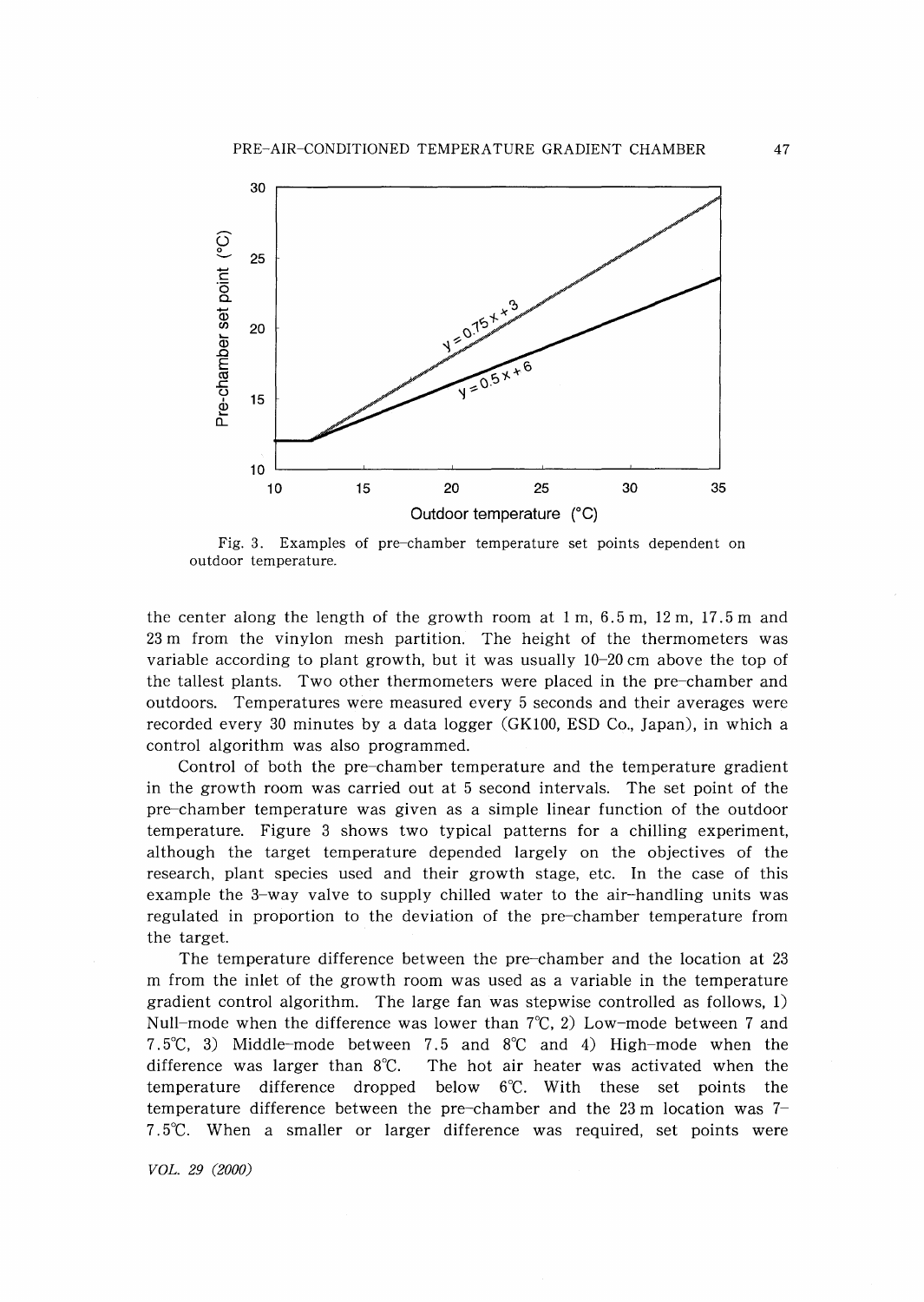## 48 M. OKADA *et al.*

similarly determined, but decreased or increased, respectively.

## *CO2 control*

Commercially available polyethylene irrigation tubing (Kiriko type-R, Mitsui Kagaku Platech Co. LTD, Japan) was used to release  $CO<sub>2</sub>$ . Five tubes were placed at the air inlet in the pre-chamber. They were different in length (32, 59, 87, 122 and 169 cm), hence differed in  $CO<sub>2</sub>$  emission rate at a given gas pressure (7). By combining a common PID algorithm and the exhaust large fan, one activated tube was selected among the five tubes. The PID components were calculated from the deviation of the  $CO<sub>2</sub>$  concentration from its target. An integer ranging from 1 to 4, each corresponding respectively to the Null, Low, Middle and High modes of the large fan, was added to the sum of the PID components. The value thus obtained was used to select the emission tube, with shorter tubes being used when the values were low. For instance the 32 cm tube released  $CO<sub>2</sub>$ , when the value ranged from 0.5 to 1.5. For control purpose two infrared C02 analyzers (ZFP9, Fuji Electric Co., Japan) were used; one for measurement of  $CO<sub>2</sub>$  concentration in the ambient chamber and the other in the elevated  $CO<sub>2</sub>$  chamber. This concurrent measurement allowed  $CO<sub>2</sub>$  control in the elevated chamber to depend on the ambient  $CO<sub>2</sub>$  concentration with the target being 200 micromol mol<sup>-1</sup> above the ambient. Since the model ZFP9 was sensitive to the change in ambient temperature and the barometric pressure, a temperature and pressure compensated  $CO<sub>2</sub>$  analyzer (LI6252, LiCor Inc., USA) was used to more accurately monitor the  $CO<sub>2</sub>$  concentration in the chambers.

## **RESULTS** AND **DISCUSSION**

### *Temperature gradient control*

As shown by Okada *et al.* (6), large, and particularly tall, TGCs are subject to an apparent back flow of air from the warm end, which diminishes the extent to which a temperature gradient can develop. To avoid this back flow, paddle fans  $(9)$  or slotted septa  $(8)$  have been used in previous TGC designs. Since the resultant temperature gradients in such designs were neither linear nor curvilinear, but stepwise, we tried a different approach to the problem. As discussed below, plant responses to chilling or heat stress are sometimes very sensitive to stepwise changes in temperature and it is not always possible to detect the critical temperature at which a drastic change in the response occurs.

We found the polyethylene ducts connected to the hot air heater effective in disrupting the back flow. No other measures such as baffling the triangle space below the ridge with septa or blowing the air of that space to the warm end with fans worked to minimize the back flow effect. The temperature gradient in the growth room is compared with and without ducts in Fig. 4, and it is evident that the influence of air circulation through the ducts is substantial in determining the development of consistent gradient. Without air circulation through the ducts, the gradient was unstable and neither curvilinear nor consistent. In TGCs the back flow usually develops under low airflow speed.

*BIOTRONICS*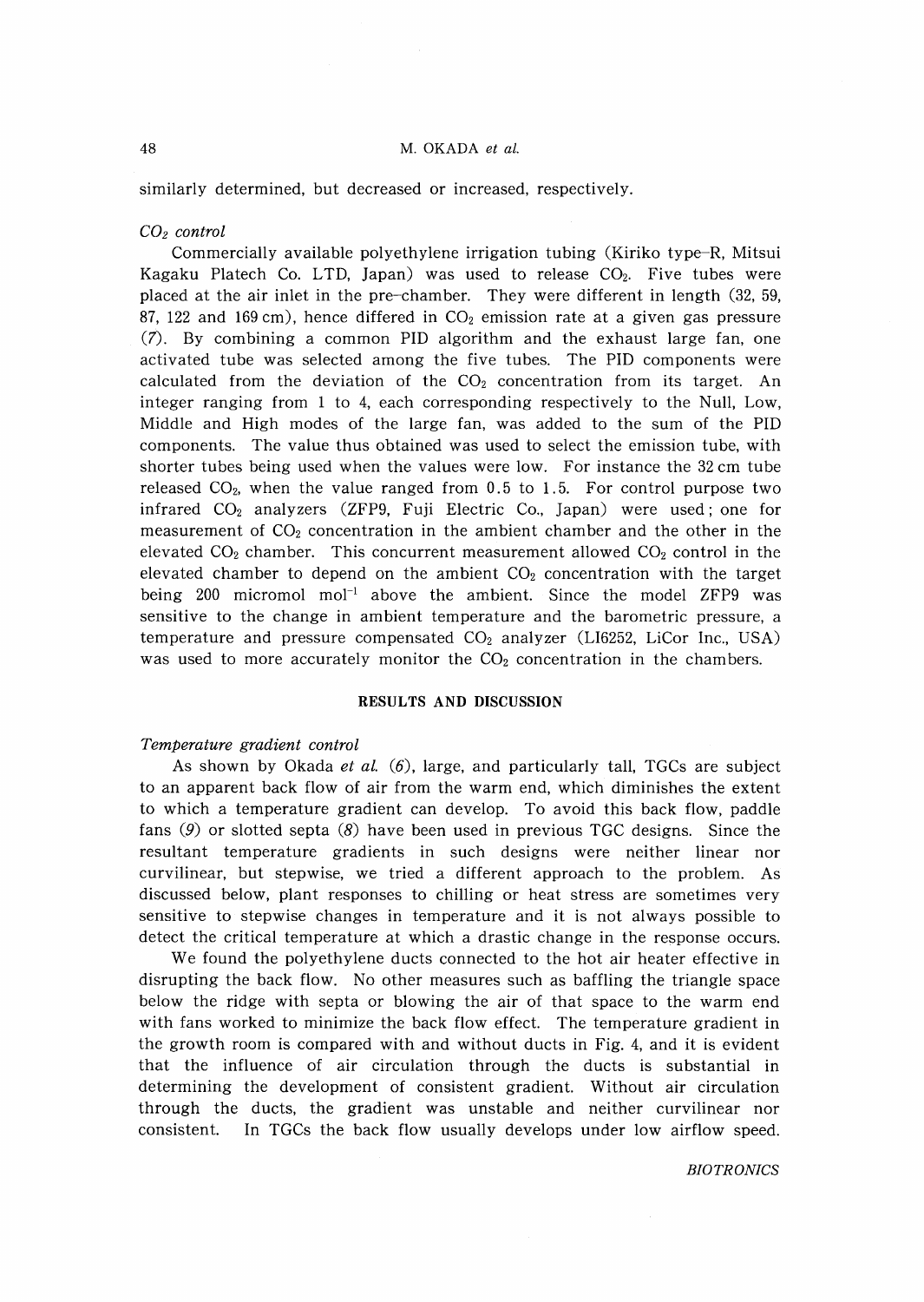

Fig. 4. Comparison of temperature gradients with and without the air circulation duct. Vertical axis is the temperature increase relative to the pre-chamber.

As the hot air heater was at the warm end, air was forced to return to the cool end though the ducts and to circulate continuously throughout the growth room. The resultant increase of airflow speed in the growth room may therefore be one of the major causes of the diminished back flow effect. Each duct had approximately 30 holes, from which air came out. As the holes were placed so as to direct air upward, cross-sectional airflow going up along the walls and roof surface was induced. Enhanced cross-sectional airflow may also have an effect in breaking the back flow. The arrangement of the holes largely influenced the resultant gradient pattern. Figure 5 compares the effects of two different hole patterns on the temperature gradient obtained; one resulted in a near linear gradient and the other in an asymptotically curvilinear gradient.

Figure 6 shows daily changes in air temperature in the TGC on hot summer days. In both cases the actual pre-chamber temperature deviated from its set point during the daytime, clearly showing insufficient cooling capacity. Cooling load depended not only on outdoor temperature but also on both outdoor humidity and solar heat gain. The smaller difference between the pre-chamber and the outdoor temperature shown for July 28<sup>th</sup> 1998 was accounted for mainly by the increased latent cooling load caused by the high outside humidity (the dew point temperature at midday was  $2.1^{\circ}$ C higher than that for August  $14^{\text{th}}$ 1996). The drop in the pre-chamber temperature just before noon was caused by cloud cover leading to less solar heat gain. Data from long term operation over 5 years showed that the current air-conditioning system was able to

*VOL.* 29 *(2000)*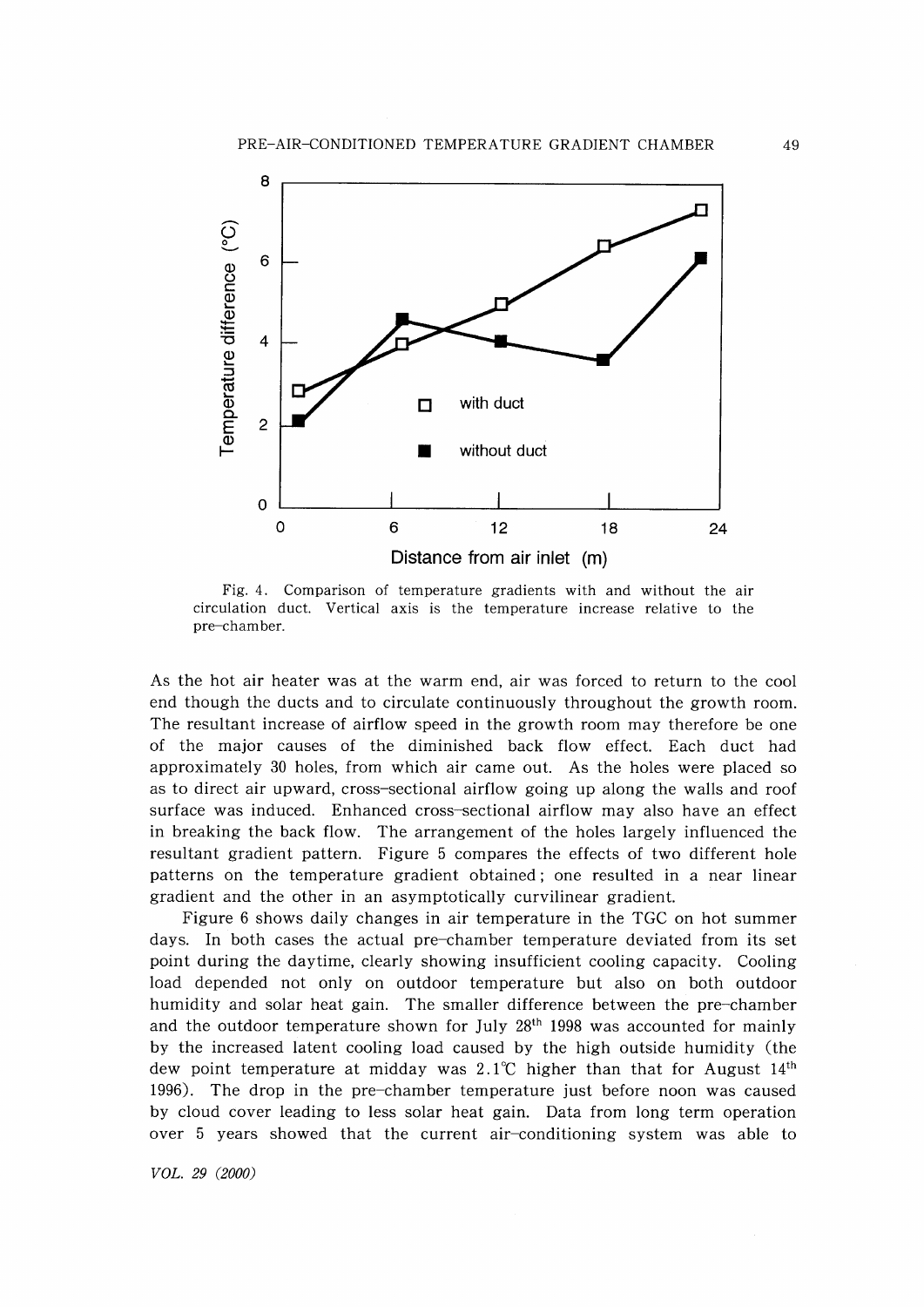50 M. OKADA *et at.*



Fig. 5. Comparison of monthly mean temperature gradients inside the TGC as influenced by different perforation designs in 1996 (left) and in 1998 (right). Vertical axis is the temperature increase relative to the pre-chamber.



Fig. 6. Diurnal change in air temperatures in the TGC.

maintain the pre–chamber temperature at 8–10℃ below outdoors at midday under hot summer conditions.

## *Cross-sectional temperature profile*

Both horizontal and vertical temperature profiles were measured with radiation-shielded thermocouples (0.13 mm diameter). Figure 7 shows typical horizontal profiles at different heights. The data points are the deviation from the center temperature measured at 1 m above the floor. The location where the measurement was made was at 16.5 m from the air inlet of the growth room and 80 cm downwind from rice plants grown in pots. Eight pots were placed on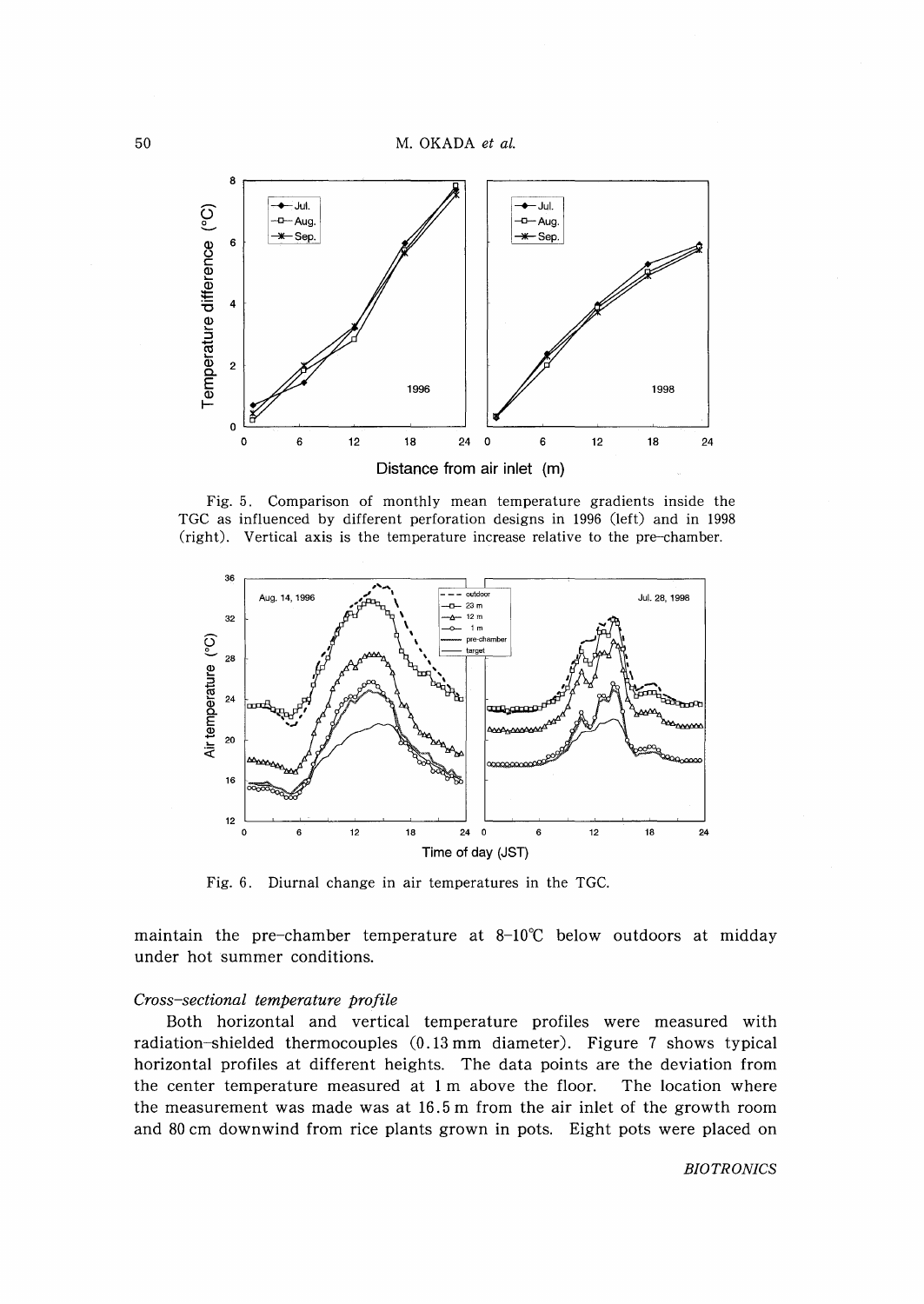

Fig. 7. Temperature profiles across horizontal axis at different heights at 16.5 m from the air inlet of the growth room. Data are shown as the deviation from the temperature measured at a height of 1 m at the center of TGC.

the horizontal axis. Total width of the plant windbreak was 3.5 m and its height was 1.2 m. In general, air temperature near the walls was lower than at the center. The deviation from the center temperature was approximately O. 5°C at or below the plant height, while it was larger above the plant height. Such a pattern was consistent throughout the growth room. The asymmetric temperature profile across the horizontal axis was presumably caused by unbalanced distribution of air to the two separate ducts from the hot air heater blower. The development of a plenum to blow air evenly to the two ducts will be necessary to further improve the temperature distribution. In contrast to the horizontal profile, the vertical temperature difference was small except at the western edge. A warm temperature region induced by the apparent back flow was observed only near the top of the growth room above 2 m from the floor on a sunny day.

## *Vapor pressure*

One of the most important issues of the TGC environment is the behavior of atmospheric vapor pressure. Figure 8 compares the gradients of the air temperature and the vapor pressure deficit (VPD). Because the incoming air was pre-cooled, both temperature and VPD were lower in the pre-chamber or near the air inlet of the growth room compared to outdoors. The rise in VPD was similar to that of the air temperature along the longitudinal axis of the growth room. As shown by Okada *et al.* (6), these two factors are closely associated with each other. In comparison to other TGC designs, a large temperature gradient was one of the distinctive features in the design presented here. The large temperature gradient, hence, resulted in the large VPD gradient.

*VOL.* 29 *(2000)*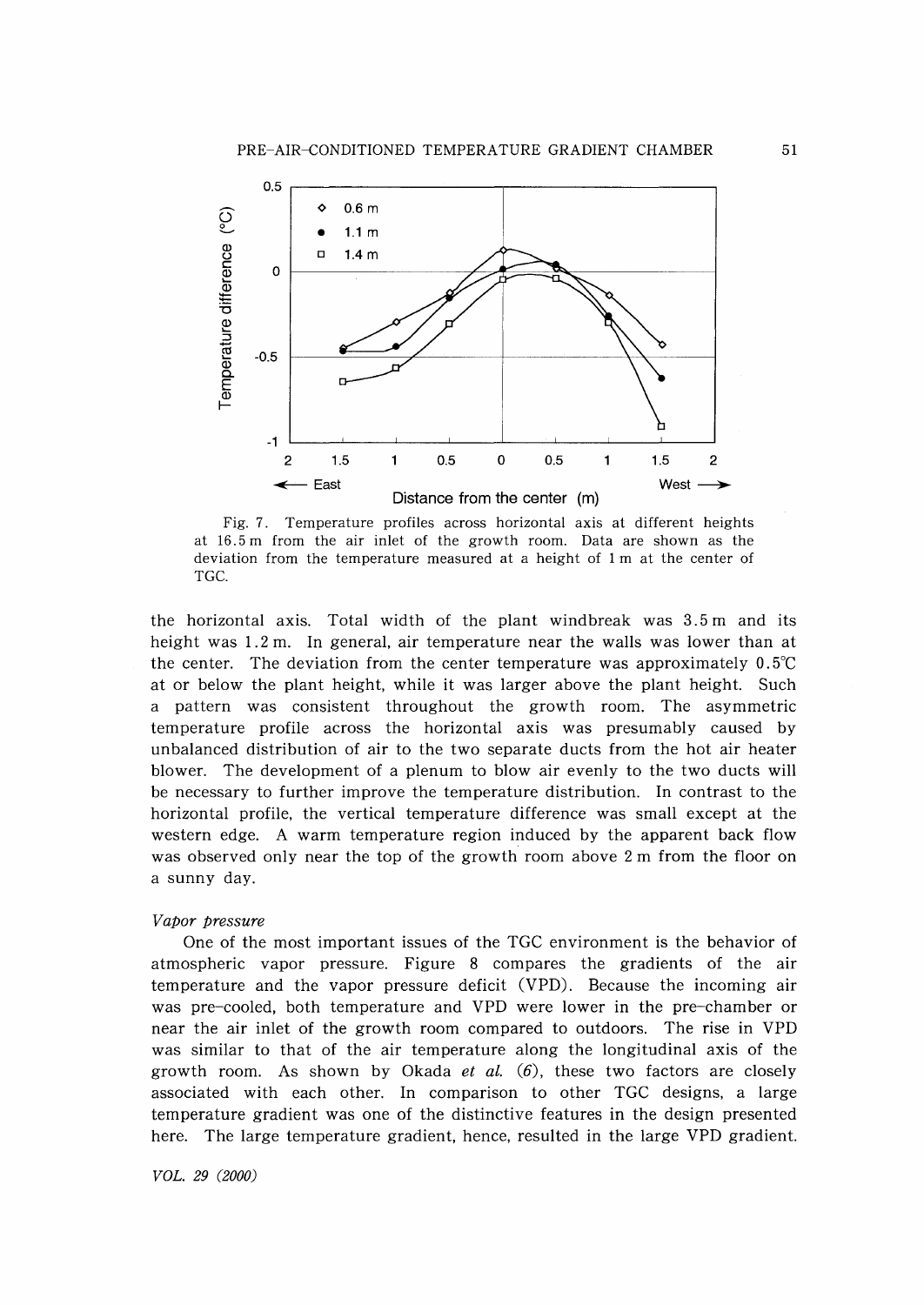M. OKADA *et al.*



Fig. 8. Monthly mean (symbol) and standard deviation (horizontal bar) of air temperature (top) and vapor pressure deficit (bottom) along the long axis of the TGC in July, 1998. Both data are expressed as the difference of inside minus outside values.

Development of the VPD gradient might be enhanced by the dry concrete floor, but an attempt to increase atmospheric moisture content by wetting the floor had little effect on minimizing the gradient. This was because most of the time the large temperature gradient was maintained by sensible heat supply from the hot air heater. If solar heat gain of the floor surface was a major factor in creating the temperature gradient, wetting the floor surface would have reduced the VPD gradient. Unlike previous TGCs with small temperature gradients generated mainly by solar heat gain, a large VPD gradient may be inevitable when a large temperature gradient is created by sensible heat supply.

## C02 *control*

Figure 9 represents the diurnal change of  $CO<sub>2</sub>$  concentration in the ambient and elevated  $CO<sub>2</sub>$  chambers. The target  $CO<sub>2</sub>$  concentration of the elevated chamber was 200 micromol mol<sup>-1</sup> above ambient. Air samples for control were taken at 6.5 m from the air inlet. Figure 9 clearly indicates that the deviation of the  $CO<sub>2</sub>$  concentration from the target in the elevated chamber was small and control was adequate. The longitudinal change in  $CO<sub>2</sub>$  concentration was negligibly small, being less than  $5$  micromol mol<sup>-1</sup> (data not shown). In general,  $CO<sub>2</sub>$  concentration decreases gradually according to plant photosynthesis across

*BIOTRONICS*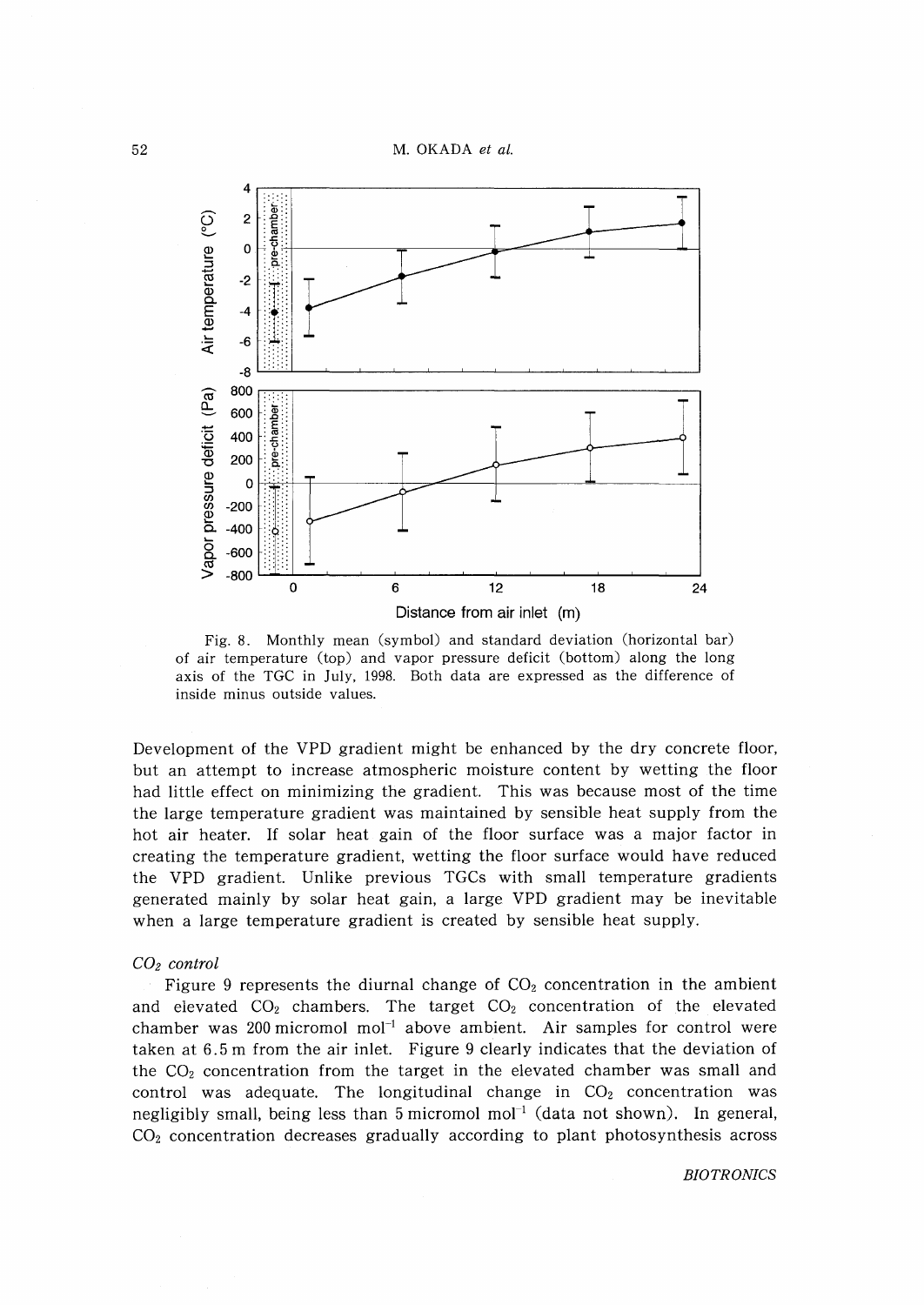

Fig. 9. Changes in  $CO<sub>2</sub>$  concentration in the ambient and in the elevated TGCs and deviation of  $CO<sub>2</sub>$  concentration in the elevated TGC from the target (ambient + 200 micromol mol<sup>-1</sup>). Data poiuts are 30-min averages.

the longitudinal axis of a TGC. Therefore, the drop in concentration near the exhaust end of a TGC depends largely on the number of plants accommodated in the chamber as well as their photosynthetic activity. In the present TGC approximately a half of the floor space was usable to accommodate plants and the rest was occupied by air ducts, water piping, walkways, etc. Having limited plant space compared to the floor area may have been a reason for the small longitudinal change in  $CO<sub>2</sub>$  concentration.

## *Crop responses*

The temperature difference between the pre-chamber and the location at 23 m from the air inlet of the growth room was kept at  $6-6.5^{\circ}$  throughout rice growing season of 1997. Rice plants *(Oryza sativa* L. cv. Akitakomachi) were seeded directly in pots, which were placed at 3 m intervals along the longitudinal axis of the ambient and elevated  $CO<sub>2</sub>$  chambers after emergence. In May, June and September the pre-chamber was cooled according to the scenario shown by the top line in Fig. 3 and in July and August by the bottom line. Because rice spikelets are sensitive to low temperatures during the stage from panicle initiation to heading, the above scenario provided temperature low enough to induce the sterility of flowers. Rice plants exhibited large differences in both developmental stage and sterility of flowers. Heading date varied by about 2 weeks between the plants at the coolest and at the warmest end. This difference in date was nearly double of that observed in our previous TGC experiments (6). Percent sterility was plotted against average air temperature at the sensitive stage from 15 days to 5 days prior to heading (Fig. 10). Sterility varied from 100% to nearly zero. It is difficult to obtain such variability in a single experiment with the small temperature gradient obtained in previous TGC designs  $(6)$ . The data set obtained here enabled us to

*VGL.* 29 *(2000)*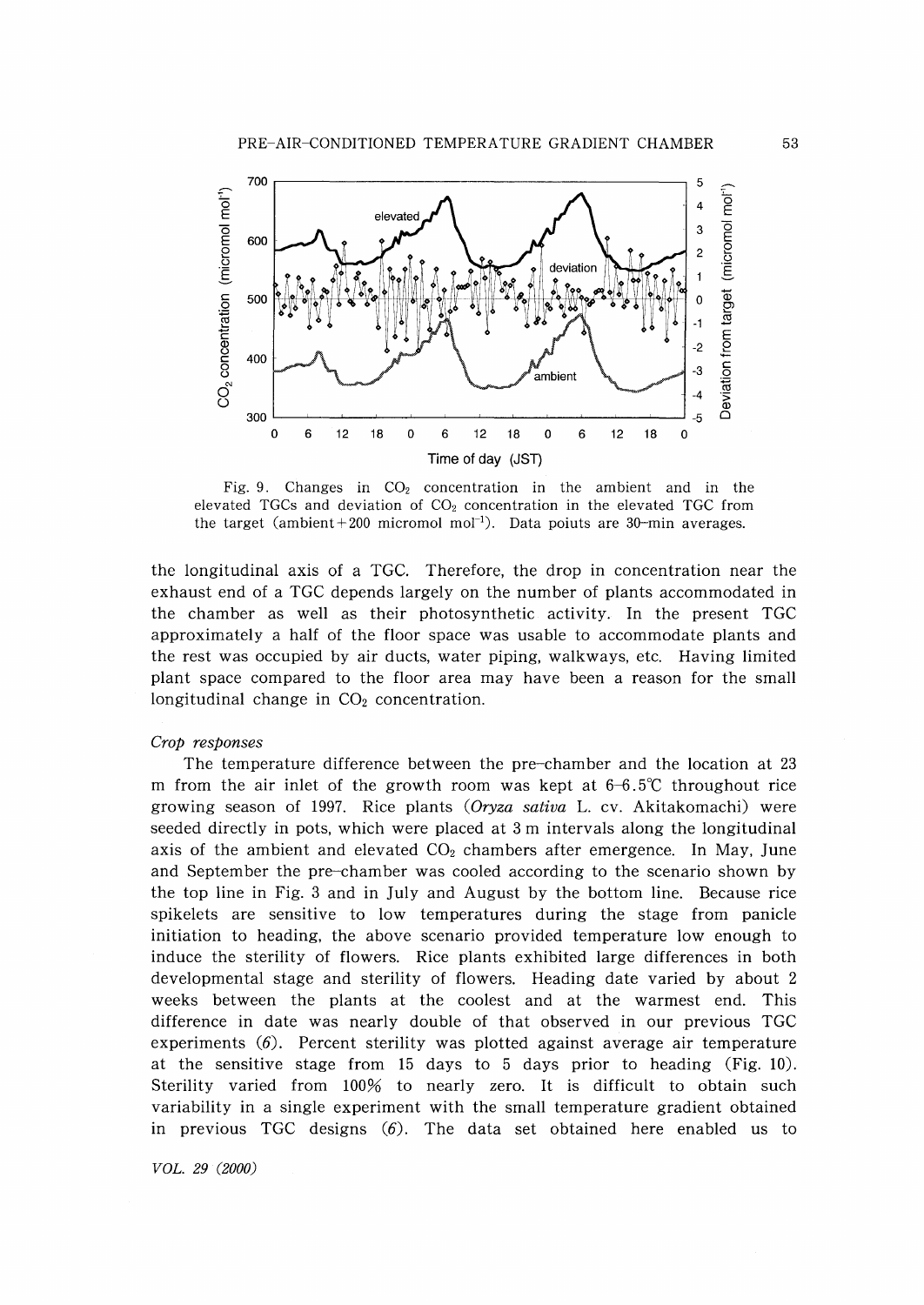54 M. OKADA *et al.*



Fig. 10. Relationship between percentage of rice spikelet sterility and air temperature averaged over 15 days to 5 days before heading.

determine the critical temperature at which the sterility response changed drastically; Le. sterility being 100% below the critical temperature and gradually decreasing above it. The critical temperature was around  $20^{\circ}\text{C}$  in this case. The data also suggested that the influence of elevated  $CO<sub>2</sub>$  on sterility was insignificant.

### **CONCLUSIONS**

The TGC described here has a pre-air-conditioning facility to control incoming air temperature across a range required for plant temperature stress research. When pre-cooling was used, the incoming air temperature was maintained low enough to conduct research on rice cool summer damage even during a hot summer season. The maximum recorded temperature drop in the pre-chamber was  $10^{\circ}$ C below the outdoor temperature of  $30^{\circ}$ C. In addition to the usual ventilation control, supplementary heating is provided from an oil-burning hot air heater to create a large temperature gradient throughout the day and night. Temperature differences between the air inlet and the outlet of the growth room as great as  $6-8^{\circ}C$  have been attained consistently.

Large TGCs in general are subject to apparent back flow of air from the warm end to the cool end, which disrupts the development of the temperature gradient. Although our TGC is one of the largest in the world, an air duct system to enhance both longitudinal and cross-sectional airflow has been found to be effective in minimizing the detrimental influence of the back flow. Linear or curvilinear gradients have been consistently created by use of two perforated ducts through which air is circulated from the hot air heater blower. The